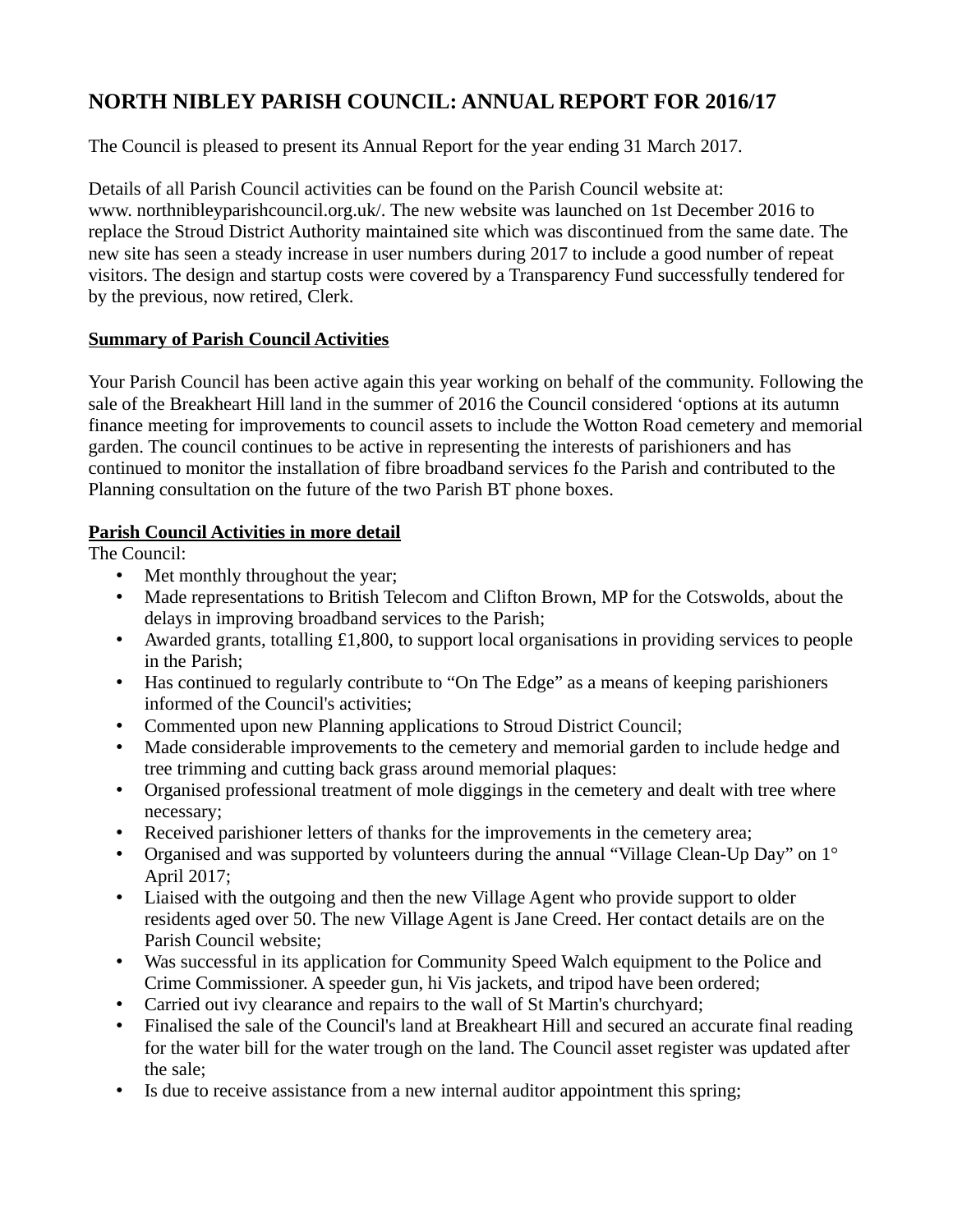- Following the comprehensive audit of the condition of focal footpaths between autumn 2015 and spring 2016, referred the condition of some footpaths to the County Footpaths Officer and requested home owners hedge trim a neighbouring footpath in the Innocks estate area;
- Carried out one substantial repair to the boundary wall of St Martin's churchyard and arranged for the treatment of ivy;
- Launched an archiving project. This has entailed a review of the hundred or so Parish Council records and documents going back to the early 1900s. The first batch of records were archived alter Parish Council approval at the Gloucestershire County Records office;
- Has reviewed financial management options but agreed not to pursue the option of on line banking for Parish Council accounts due to concerns about security;
- Made a contribution to the regional debate on options for devolution through the Gloucestershire Association of Parish and Town Councils;
- Renewed its membership of the Gloucestershire Association of Parish and Town Councils to access expertise, training provision, and networking events;
- Contributed to the successful 1st October 2016 Tyndale memorial celebration event held on its land;
- Notified parishioners of key local events to include road closures with details posted on Parish noticeboards and Council website;
- Councillors worked with groups of volunteers to clear extensive ragwort from The Knoll.

**Parish Council Property.** The Council owns land throughout the Parish.

- 1) Land at Nibley Knoll. The Council's 6 acres at Nibley Knoll continue to be managed by the Nibley Knoll Trust to ensure the long term future of the Hill for the Community.
- 2) The Cemetery. Further work has been carried out to maintain the Cemetery in accordance with the long term Maintenance Plan. Mrs King has continued in her role as Burial Clerk and worked hard to assist local families deal with their arrangements.
- 3) Jubilee Recreation Field. The Council, through their representative on the Trust (Mr Keith Larkin), has continued to work with the Recreation Field Trust.
- 4) The Closed Churchyard at St Martin's Church, The Council, having taken over responsibility for the Closed Churchyard at St. Martin's Church in 2014, have continued to carry out essential maintenance and repairs to the churchyard.

### **Parish Council Finances**

In 2016/17 the Counci's Precept was not increased and remained at the same level as the previous financial year at £18,040. The council retains sufficient reserves to meet its commitments under its risk management policy and also additional reserves to enable some key new projects be considered to include improvements to the fabric of the memorial garden.

### **Looking ahead to 2017/18**

The Council will continue to work with the Gloucestershire Police to address the concems of parishioners about the speed of traffic entering the Village. It is planned that a Community Speed Watch Group be established with the initial training provided in the spring 2017.

Will continue to explore options for Affordable Housing within the Parish and will communicate any key development to parishioners through the council website and OTE reports.